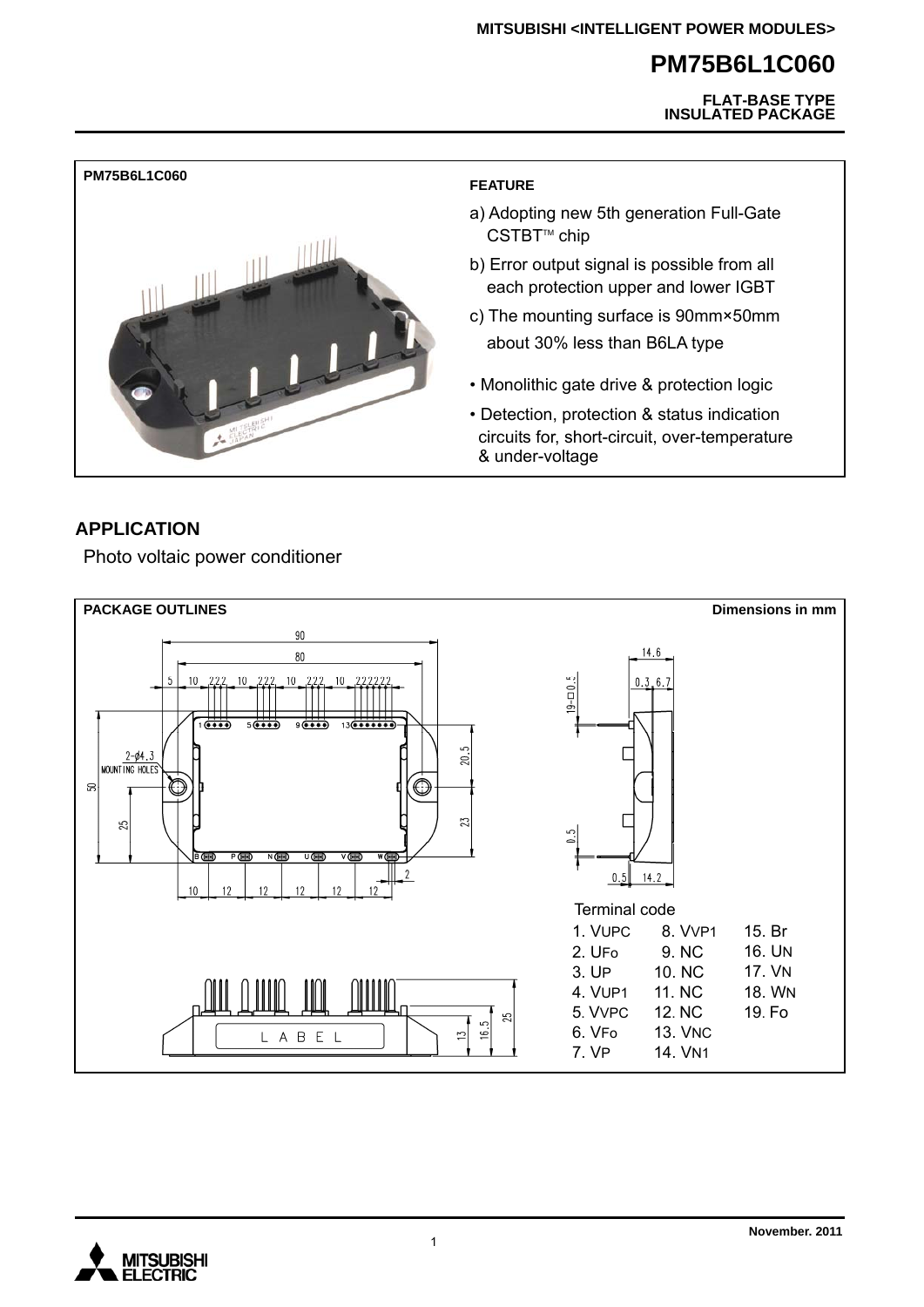**FLAT-BASE TYPE INSULATED PACKAGE**



#### **MAXIMUM RATINGS**  $(T_i = 25^{\circ}C$ , unless otherwise noted)

### **INVERTER PART**

| Symbol           | Parameter                             | Conditions                      | Ratings     | Unit |
|------------------|---------------------------------------|---------------------------------|-------------|------|
| $V_{CES}$        | Collector-Emitter Voltage             | $V_{D} = 15V$ , $V_{CIN} = 15V$ | 600         |      |
| <sub>Ic</sub>    | <b>Collector Current</b>              | $T_c = 25^{\circ}$ C            | 75          | A    |
| <b>I</b> CRM     |                                       | Pulse                           | 150         |      |
| $P_{\text{tot}}$ | <b>Total Power Dissipation</b>        | $T_c = 25^{\circ}$ C            | 201         | W    |
| IF               | <b>Emitter Current</b>                | $T_c = 25^\circ C$              | 75          | A    |
| <b>ERM</b>       | (Free wheeling Diode Forward current) | Pulse                           | 150         |      |
|                  | Junction Temperature                  |                                 | $-20 - 150$ | °C   |

\*: Tc measurement point is just under the chip.

#### **CONVERTER PART**

| Symbol           | Parameter                             | Conditions                    | Ratings         | Unit           |
|------------------|---------------------------------------|-------------------------------|-----------------|----------------|
| $V_{CES}$        | Collector-Emitter Voltage             | $V_D = 15V$ , $V_{CIN} = 15V$ | 600             |                |
| $I_{\rm C}$      | <b>Collector Current</b>              | $T_c = 25^{\circ}$ C          | 75              | $\overline{A}$ |
| <b>I</b> CRM     |                                       | Pulse                         | 150             |                |
| $P_{\text{tot}}$ | <b>Total Power Dissipation</b>        | $T_c = 25^{\circ}$ C          | 201             | W              |
| IΕ               | <b>Emitter Current</b>                | $T_c = 25^{\circ}$ C          | 75              | $\overline{A}$ |
| <b>ERM</b>       | (Free wheeling Diode Forward current) | Pulse                         | 150             |                |
| ΙF               | Di Forward Current                    | $T_c = 25^{\circ}$ C          | 75              | A              |
| $V_{R(DC)}$      | Di Rated DC Reverse Voltage           | $T_c = 25^{\circ}$ C          | 600             |                |
|                  | Junction Temperature                  |                               | $-20 \sim +150$ | °C             |

\*: Tc measurement point is just under the chip.

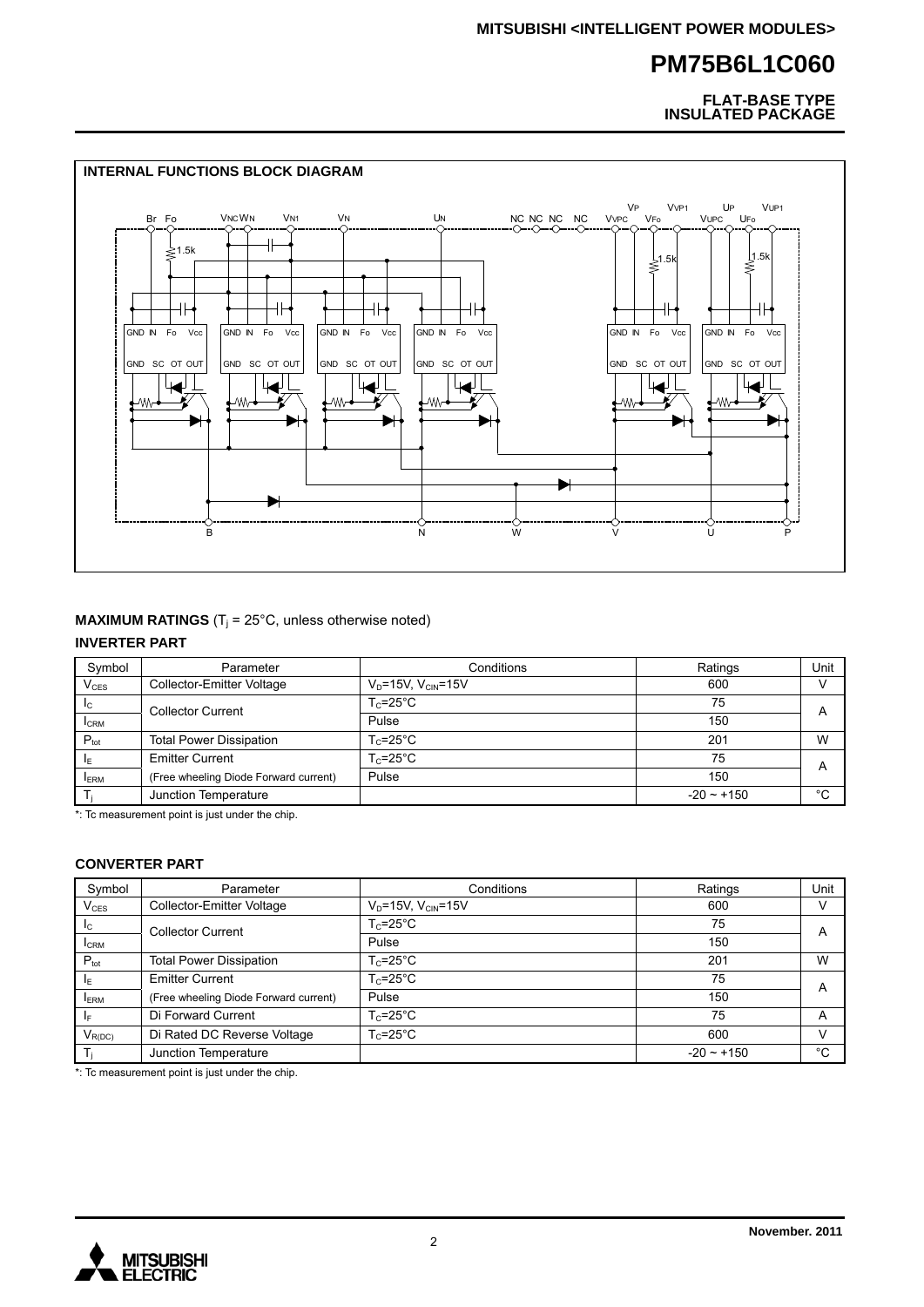**FLAT-BASE TYPE INSULATED PACKAGE**

#### **CONTROL PART**

| Symbol         | Parameter                   | Conditions                                                                                                   | Ratings | Unit |
|----------------|-----------------------------|--------------------------------------------------------------------------------------------------------------|---------|------|
| $V_{\text{D}}$ | Supply Voltage              | Applied between: $V_{UP1}$ - $V_{UPC}$ , $V_{VP1}$ - $V_{VPC}$ , $V_{NI}$ - $V_{NC}$                         | 20      |      |
| $V_{\rm CIN}$  | Input Voltage               | Applied between: UP-V <sub>UPC</sub> , VP-V <sub>VPC</sub> ,<br>$UN \cdot VN \cdot WN \cdot Br \cdot V_{NC}$ | 20      |      |
| $V_{FO}$       | Fault Output Supply Voltage | Applied between: UFo-V <sub>UPC</sub> , VFo-V <sub>VPC</sub> , Fo-V <sub>NC</sub>                            | 20      |      |
| <b>IFO</b>     | <b>Fault Output Current</b> | Sink current at UF <sub>o</sub> , VF <sub>o</sub> , Fo terminals                                             | 20      | mA   |

#### **TOTAL SYSTEM**

| Symbol          | Parameter                         | Conditions                                                            | Ratings         | Unit   |
|-----------------|-----------------------------------|-----------------------------------------------------------------------|-----------------|--------|
| $V_{CC(PROT)}$  | Supply Voltage Protected by<br>SC | $V_D = 13.5V \sim 16.5V$<br>Inverter Part, $T_i = +125^\circ C$ Start | 450             |        |
| $V_{CC(surge)}$ | Supply Voltage (Surge)            | Applied between: P-N, Surge value                                     | 500             |        |
| I stg           | Storage Temperature               |                                                                       | $-40 \sim +125$ | $\sim$ |
| $V_{\sf isol}$  | <b>Isolation Voltage</b>          | 60Hz, Sinusoidal, Charged part to Base plate,<br>AC 1min, RMS         | 2500            |        |

 $*$ : T<sub>c</sub> measurement point is just under the chip.

#### **THERMAL RESISTANCE**

| Symbol         | Conditions<br>Parameter           |                                   |          | Limits |      |      | Unit |
|----------------|-----------------------------------|-----------------------------------|----------|--------|------|------|------|
|                |                                   |                                   |          | Min.   | Typ. | Max. |      |
| $R_{th(j-c)Q}$ | <b>Thermal Resistance</b>         | Inverter, IGBT (per 1 element)    | (Note.1) |        |      | 0.62 |      |
| $R_{th(j-c)D}$ |                                   | Inverter, FWDi (per 1 element)    | (Note.1) |        |      | 1.06 |      |
| $R_{th(j-c)Q}$ |                                   | Converter, IGBT (per 1 element)   | (Note.1) |        |      | 0.62 |      |
| $R_{th(j-c)D}$ |                                   | Converter, FWDi (per 1 element)   | (Note.1) |        |      | 1.06 | K/W  |
| $R_{th(j-c)D}$ |                                   | Converter, Di (per 1 element)     | (Note.1) |        |      | 1.06 |      |
| $R_{th(c-s)}$  | <b>Contact Thermal Resistance</b> | Case to heat sink, (per 1 module) |          |        | 0.06 |      |      |
|                |                                   | Thermal grease applied            | (Note.1) |        |      |      |      |

Note.1: If you use this value,  $R_{th(s-a)}$  should be measured just under the chips.



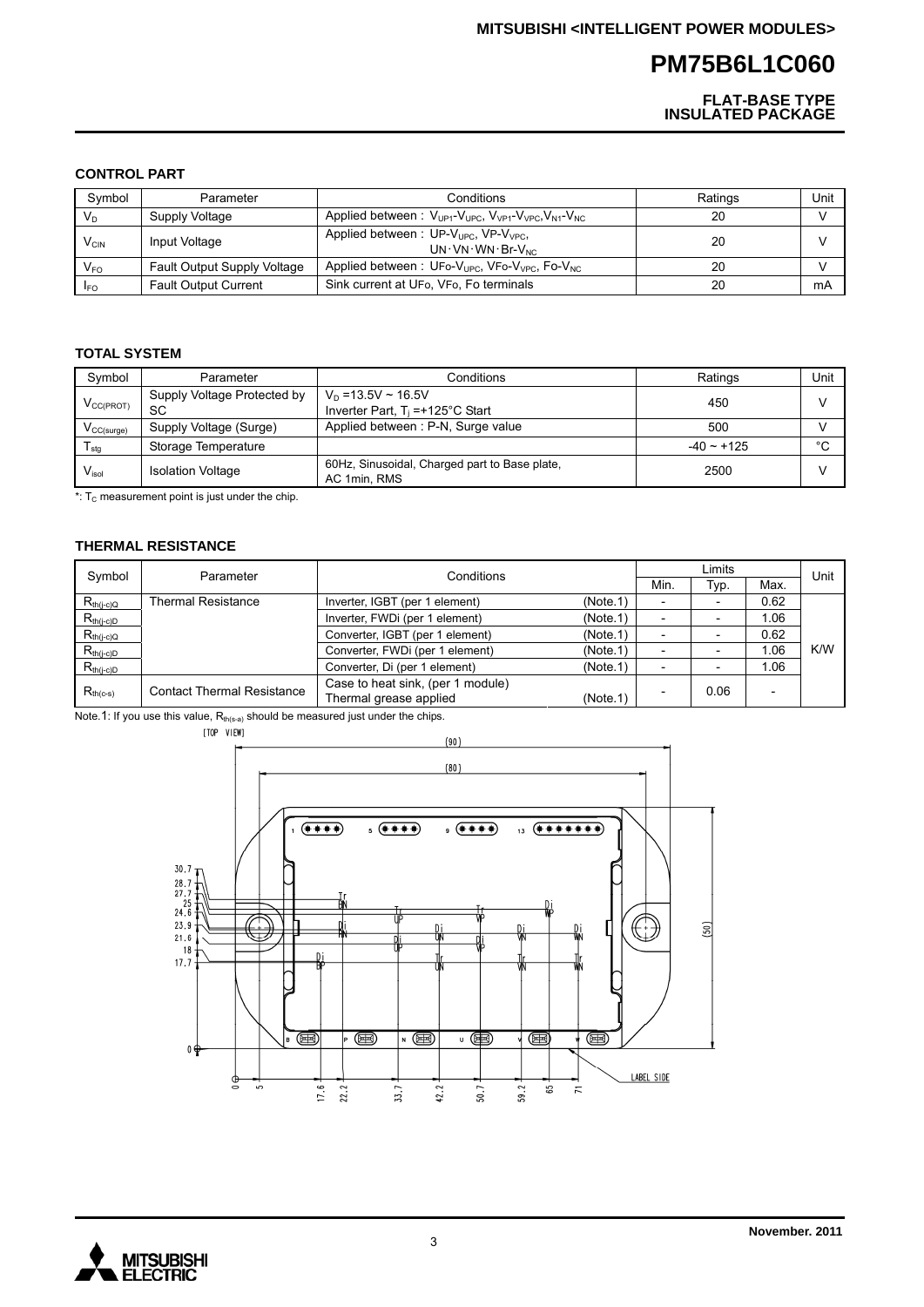**FLAT-BASE TYPE INSULATED PACKAGE**

### **ELECTRICAL CHARACTERISTICS** (Tj = 25°C, unless otherwise noted) **INVERTER PART**

| Symbol               | Parameter                           | Conditions                                                  |                    |      | Limits                   |      |        |
|----------------------|-------------------------------------|-------------------------------------------------------------|--------------------|------|--------------------------|------|--------|
|                      |                                     |                                                             |                    | Min. | Typ.                     | Max. | Unit   |
|                      | <b>Collector-Emitter Saturation</b> | $V_D = 15V$ , I <sub>C</sub> =75A                           | T.=25°C            |      | 2.2                      | 2.7  | ν      |
| $V_{CEsat}$          | Voltage                             | $V_{\text{CIN}} = 0V$ , Pulsed<br>(Fig. 1)                  | $T = 125^{\circ}C$ |      | 2.2                      | 2.7  |        |
| $V_{EC}$             | Emitter-Collector Voltage           | $I_F$ =75A, V <sub>D</sub> =15V, V <sub>CIN</sub> = 15V     | (Fig. 2)           |      | 2.4                      | 3.3  | $\vee$ |
| $t_{\text{on}}$      |                                     |                                                             |                    | 0.1  | 0.5                      | 1.2  |        |
| $t_{rr}$             |                                     | $V_D = 15V$ , $V_{CIN} = 0V \leftrightarrow 15V$            |                    |      | 0.1                      | 0.2  |        |
| $t_{c(on)}$          | Switching Time                      | $V_{CC} = 300V, I_C = 75A$<br>$T_i = 125^{\circ}C$          |                    |      | 0.15                     | 0.3  | μS     |
| $t_{\text{off}}$     |                                     | Inductive Load                                              | (Fiq. 3, 4)        |      | 1.1                      | 2.0  |        |
| $t_{c(off)}$         |                                     |                                                             |                    |      | 0.2                      | 0.4  |        |
|                      | Collector-Emitter Cut-off           |                                                             | $T_i = 25^\circ C$ |      | $\overline{\phantom{0}}$ |      | mA     |
| $I_{CES}$<br>Current |                                     | $V_{CE} = V_{CES}$ , $V_D = 15V$ , $V_{CIN} = 15V$ (Fig. 5) | $T_i = 125$ °C     |      | $\overline{\phantom{0}}$ | 10   |        |

### **CONVERTER PART**

| Symbol           | Parameter                                                              | Conditions                                                     |          |                    | Unit                     |                          |      |        |
|------------------|------------------------------------------------------------------------|----------------------------------------------------------------|----------|--------------------|--------------------------|--------------------------|------|--------|
|                  |                                                                        |                                                                |          |                    | Min.                     | Tур.                     | Max. |        |
|                  | Collector-Emitter Saturation                                           | $V_p = 15V$ , $I_c = 75A$                                      |          | T.=25°C            | $\overline{\phantom{0}}$ | 2.2                      | 2.7  | ν      |
| $V_{CEsat}$      | Voltage                                                                | $V_{\text{CIN}} = 0V$ , Pulsed                                 | (Fig. 1) | $T = 125^{\circ}C$ | $\overline{\phantom{a}}$ | 2.2                      | 2.7  |        |
| $V_{EC}$         | <b>Emitter-Collector Voltage</b>                                       | $I_F$ =75A, $V_D$ =15V, $V_{CIN}$ = 15V                        |          | (Fig. 2)           | $\overline{\phantom{0}}$ | 2.4                      | 3.3  | v      |
| V <sub>FM</sub>  | Di Forward Voltage                                                     | $I_F = 75A$                                                    |          |                    | $\overline{\phantom{a}}$ | 2.4                      | 3.3  | $\vee$ |
| $t_{\text{on}}$  |                                                                        | $V_D = 15V$ , $V_{CIN} = 0V \leftrightarrow 15V$               |          |                    | 0.1                      | 0.5                      | 1.2  |        |
| $t_{rr}$         |                                                                        |                                                                |          |                    | $\overline{\phantom{0}}$ | 0.1                      | 0.2  |        |
| $t_{c(on)}$      | Switching Time                                                         | $V_{\rm cc}$ =300V, I $_{\rm c}$ =75A<br>$T_i = 125^{\circ}$ C |          |                    | $\overline{\phantom{0}}$ | 0.15                     | 0.3  | μS     |
| $t_{\text{off}}$ |                                                                        | Inductive Load                                                 |          | (Fiq. 3, 4)        |                          | 1.1                      | 2.0  |        |
| $t_{c(off)}$     |                                                                        |                                                                |          |                    | $\overline{\phantom{0}}$ | 0.2                      | 0.4  |        |
|                  | Collector-Emitter Cut-off                                              |                                                                |          | $T = 25^{\circ}C$  | $\overline{\phantom{a}}$ | $\overline{\phantom{a}}$ |      |        |
| $I_{CES}$        | $V_{CE} = V_{CES}$ , $V_D = 15V$ , $V_{CIN} = 15V$ (Fig. 5)<br>Current |                                                                |          | $T = 125^{\circ}C$ |                          |                          | 10   | mA     |

### **CONTROL PART**

| Symbol                      | Parameter                                  | Conditions                                                   |                               |                          | Unit                     |                          |             |
|-----------------------------|--------------------------------------------|--------------------------------------------------------------|-------------------------------|--------------------------|--------------------------|--------------------------|-------------|
|                             |                                            |                                                              |                               | Min.                     | Typ.                     | Max.                     |             |
|                             | Circuit Current                            | $V_{D}$ =15V, $V_{CID}$ =15V                                 | $V_{N1}$ - $V_{NC}$           | $\overline{a}$           | 6.5                      | 12                       | mA          |
| I <sub>D</sub>              |                                            |                                                              | $V_{\rm *p1}$ - $V_{\rm *p2}$ | $\overline{\phantom{0}}$ | 1.6                      | 4.0                      |             |
| $V_{th(ON)}$                | Input ON Threshold Voltage                 | Applied between: UP-V <sub>UPC</sub> , VP-V <sub>VPC</sub> , |                               | 1.2                      | 1.5                      | 1.8                      | v           |
| $V_{th(OFF)}$               | Input OFF Threshold Voltage                | $UN \cdot VN \cdot WN \cdot Br - V_{NC}$                     |                               | 1.7                      | 2.0                      | 2.3                      |             |
| <b>SC</b>                   | Short Circuit Trip Level                   | -20≤T <sub>i</sub> ≤125°C, V <sub>D</sub> =15V               | (Fig. 3, 6)                   | 112                      | $\overline{\phantom{0}}$ | $\overline{\phantom{a}}$ | A           |
| $t_{\text{off}(\text{SC})}$ | <b>Short Circuit Current Delay</b><br>Time | $VD=15V$                                                     | (Fig. 3, 6)                   | $\overline{a}$           | 0.2                      | $\overline{\phantom{a}}$ | μS          |
| OT                          | Over Temperature Protection                | Detect Temperature of IGBT chip                              | Trip level                    | 135                      | $\overline{\phantom{a}}$ | $\overline{\phantom{a}}$ | $^{\circ}C$ |
| $OT_{(hys)}$                |                                            |                                                              | <b>Hysteresis</b>             | $\overline{\phantom{0}}$ | 20                       | $\overline{\phantom{a}}$ |             |
| $UV_t$                      | Supply Circuit Under-Voltage               |                                                              | Trip level                    | 11.5                     | 12.0                     | 12.5                     | v           |
| UV <sub>r</sub>             | Protection                                 | -20≤Tj≤125°C                                                 | Reset level                   | $\overline{\phantom{0}}$ | 12.5                     | $\overline{\phantom{a}}$ |             |
| FO(H)                       |                                            | $V_D = 15V$ , $V_{FO} = 15V$                                 | (Note.2)                      |                          | $\overline{\phantom{0}}$ | 0.01                     | mA          |
| $I_{FO(L)}$                 | <b>Fault Output Current</b>                |                                                              |                               |                          | 10                       | 15                       |             |
| t <sub>FO</sub>             | Fault Output Pulse Width                   | $V_D = 15V$                                                  | (Note.2)                      | 1.0                      | 1.8                      | $\overline{\phantom{a}}$ | ms          |

Note.2: Fault output is given only when the internal SC, OT & UV protections schemes of either upper or lower arm device operate to protect it.

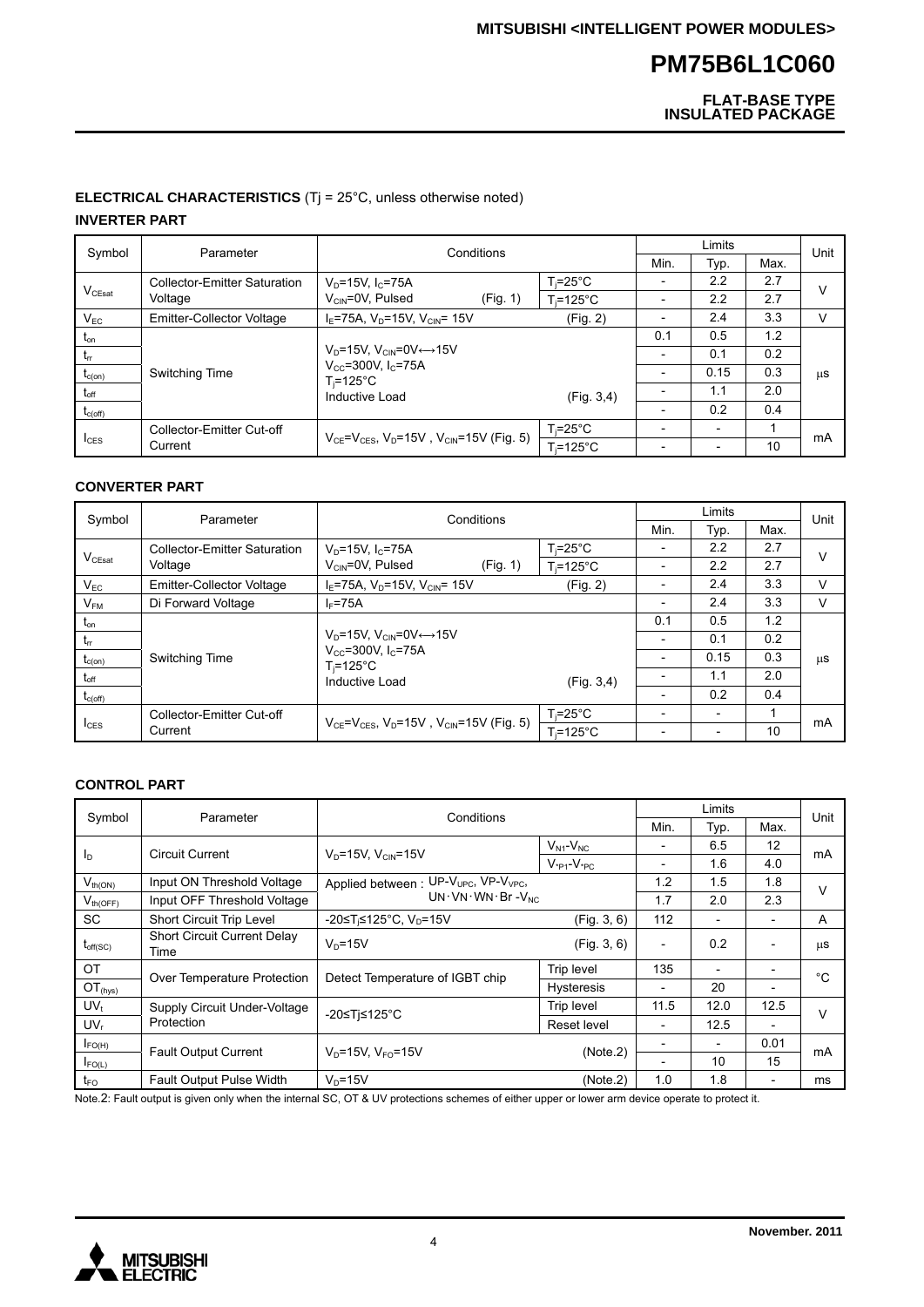**FLAT-BASE TYPE INSULATED PACKAGE**

### **MECHANICAL RATINGS AND CHARACTERISTICS**

| Symbol | Parameter              | Conditions                 |      | Limits |      |             |  |
|--------|------------------------|----------------------------|------|--------|------|-------------|--|
|        |                        |                            |      | Typ.   | Max. | Unit        |  |
| $M_s$  | <b>Mounting Torque</b> | screw: M4<br>Mounting part | 4. ، | .65    | 1.9  | $N \cdot m$ |  |
| m      | Weight                 |                            | -    | 135    | -    |             |  |

### **RECOMMENDED CONDITIONS FOR USE**

| Symbol                         | Parameter                          | Conditions                                                                              |          | Recommended value | Unit |
|--------------------------------|------------------------------------|-----------------------------------------------------------------------------------------|----------|-------------------|------|
| $V_{\rm CC}$                   | Supply Voltage                     | Applied across P-N terminals                                                            |          | $\leq 450$        | ν    |
| $V_D$                          | <b>Control Supply Voltage</b>      | Applied between: $V_{UP1}$ - $V_{UPC}$ .<br>$V_{VP1}$ - $V_{VPC}$ , $V_{N1}$ - $V_{NC}$ | (Note.3) | $15.0 \pm 1.5$    | ν    |
| $V_{\text{CIN}(\text{ON})}$    | Input ON Voltage                   | Applied between: UP-V <sub>UPC</sub> , VP-V <sub>VPC</sub> ,                            |          | $\leq 0.8$        | ν    |
| $V_{CIN(OFF)}$                 | Input OFF Voltage                  | $UN \cdot VN \cdot WN \cdot Br - V_{NC}$                                                |          | $\geq 9.0$        |      |
| f <sub>PWM</sub>               | <b>PWM Input Frequency</b>         | Using Application Circuit of Fig. 8                                                     |          | $\leq 20$         | kHz  |
| $\mathfrak{t}_{\mathsf{dead}}$ | Arm Shoot-through Blocking<br>Time | For IPM's each input signals                                                            | (Fig. 7) | $\geq 2.0$        | μS   |
| <b>I</b> o                     | <b>Module Operating Current</b>    | <b>RMS</b>                                                                              |          | $\leq 30$         | A    |

Note.3: With ripple satisfying the following conditions: dv/dt swing ≤ ±5V/μs, Variation ≤ 2V peak to peak



GND

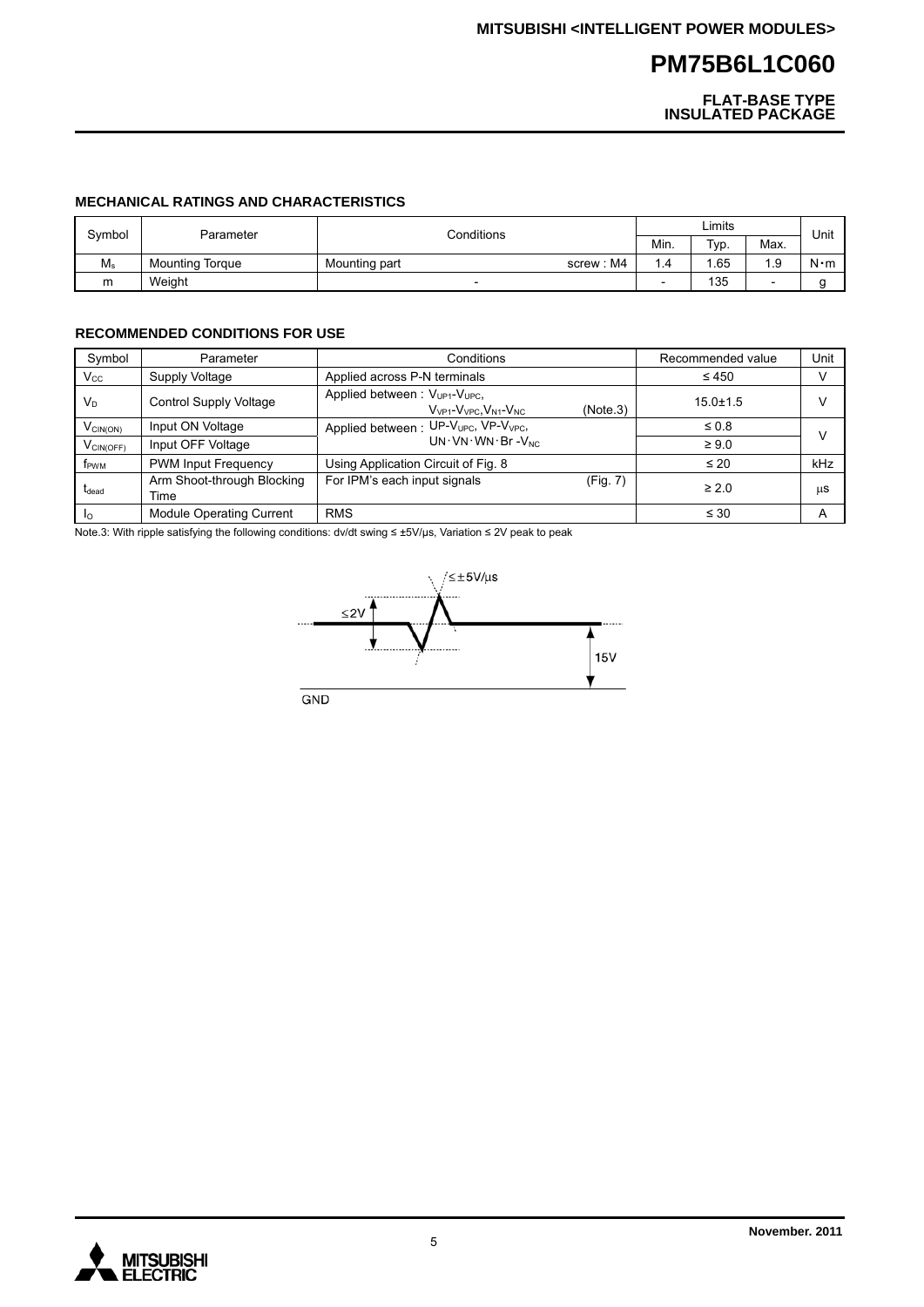**FLAT-BASE TYPE INSULATED PACKAGE**

#### **PRECAUTIONS FOR TESTING**

- 1. Before applying any control supply voltage  $(V_D)$ , the input terminals should be pulled up by resistors, etc. to their corresponding supply voltage and each input signal should be kept off state.
- After this, the specified ON and OFF level setting for each input signal should be done.
- 2. When performing "SC" tests, the turn-off surge voltage spike at the corresponding protection operation should not be allowed to rise above  $V_{CES}$  rating of the device.

(These test should not be done by using a curve tracer or its equivalent.)







Fig. 3 Switching time and SC test circuit Fig. 4 Switching time test waveform





1.5V: Input on threshold voltage Vth(on) typical value, 2V: Input off threshold voltage Vth(off) typical value

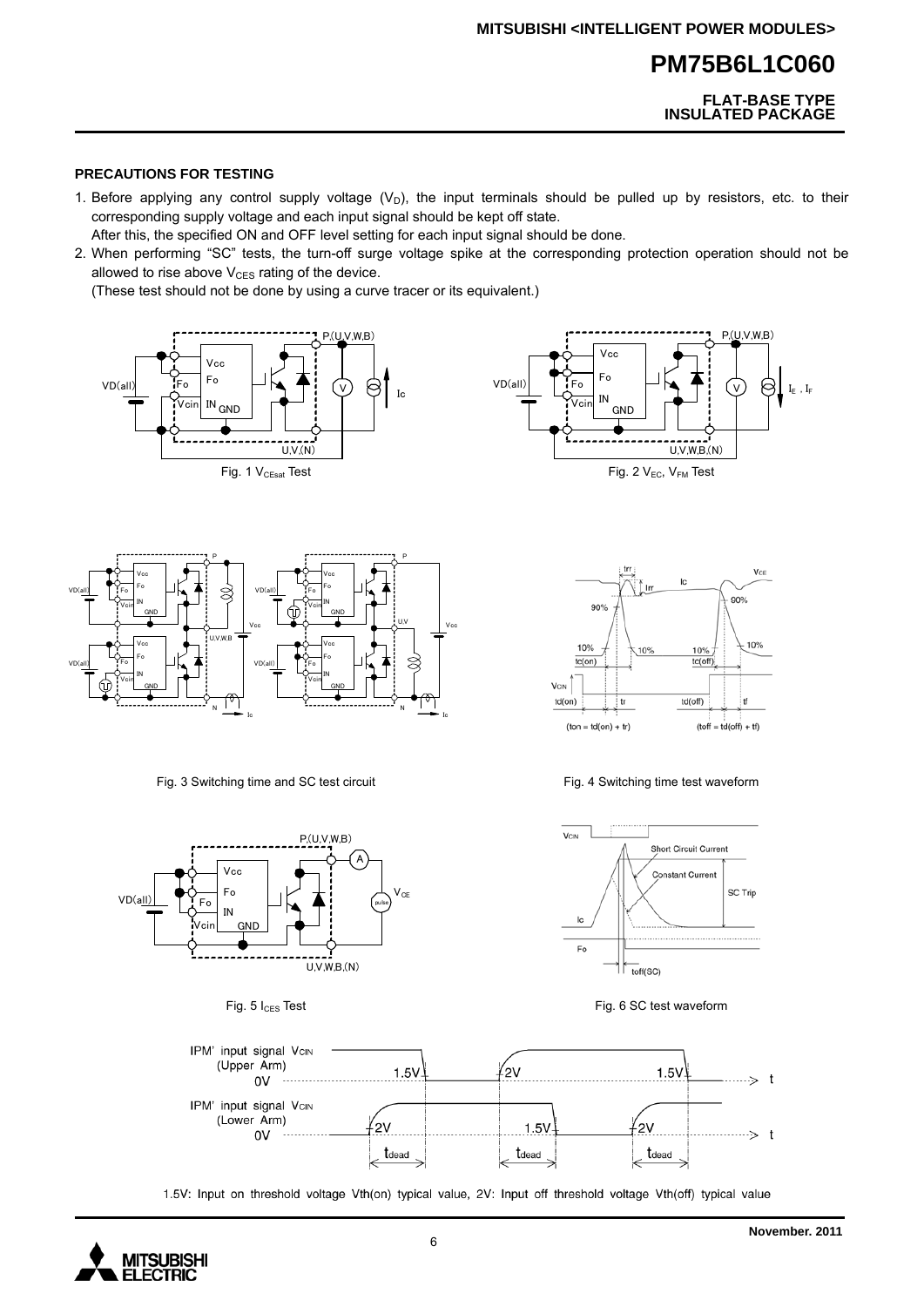**FLAT-BASE TYPE INSULATED PACKAGE**



Fig. 7 Dead time measurement point example

### **NOTES FOR STABLE AND SAFE OPERATION ;**

- Design the PCB pattern to minimize wiring length between opto-coupler and IPM's input terminal, and also to minimize the stray capacity between the input and output wirings of opto-coupler.
- Connect low impedance capacitor between the Vcc and GND terminal of each fast switching opto-coupler.
- Fast switching opto-couplers: t<sub>PLH</sub>, t<sub>PHL</sub> ≤ 0.8µs, Use High CMR type.
- Slow switching opto-coupler: CTR > 100%
- Use 3 isolated control power supplies  $(V_D)$ . Also, care should be taken to minimize the instantaneous voltage charge of the power supply.
- Make inductance of DC bus line as small as possible, and minimize surge voltage using snubber capacitor between P and N terminal.

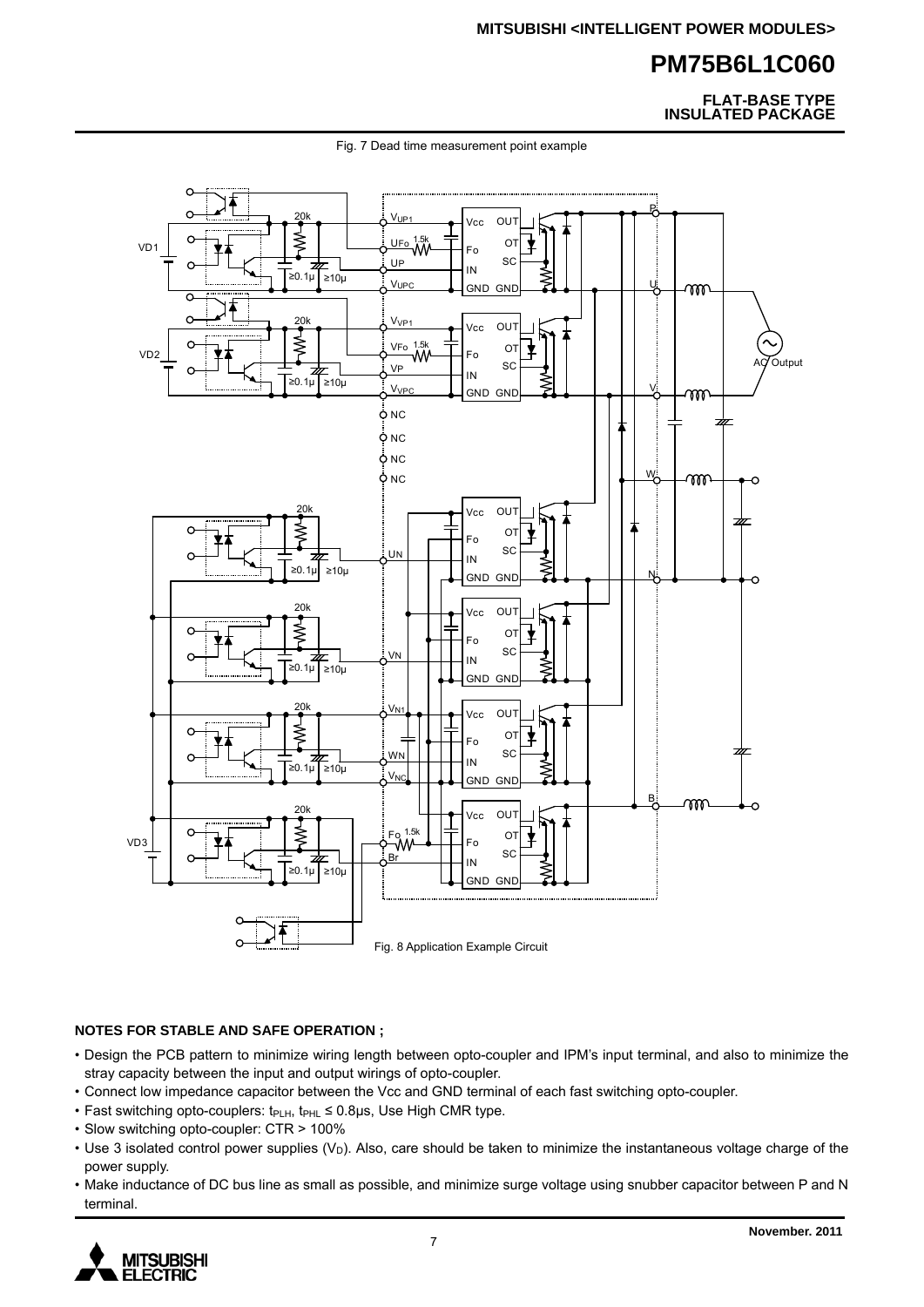**FLAT-BASE TYPE INSULATED PACKAGE**

#### **PERFORMANCE CURVES**



1.0

12 13 14 15 16 17 18

Tj=125°C

 $\mathbf{0}$ 10

CONTROL VOLTAGE  $V_D$  (V)  $E_M$  EMITTER-COLLECTOR VOLTAGE  $V_{EC}$  (V)

õ

0 0.5 1 1.5 2 2.5

DI FORWARD VOLTAGE V<sub>FM</sub> (V)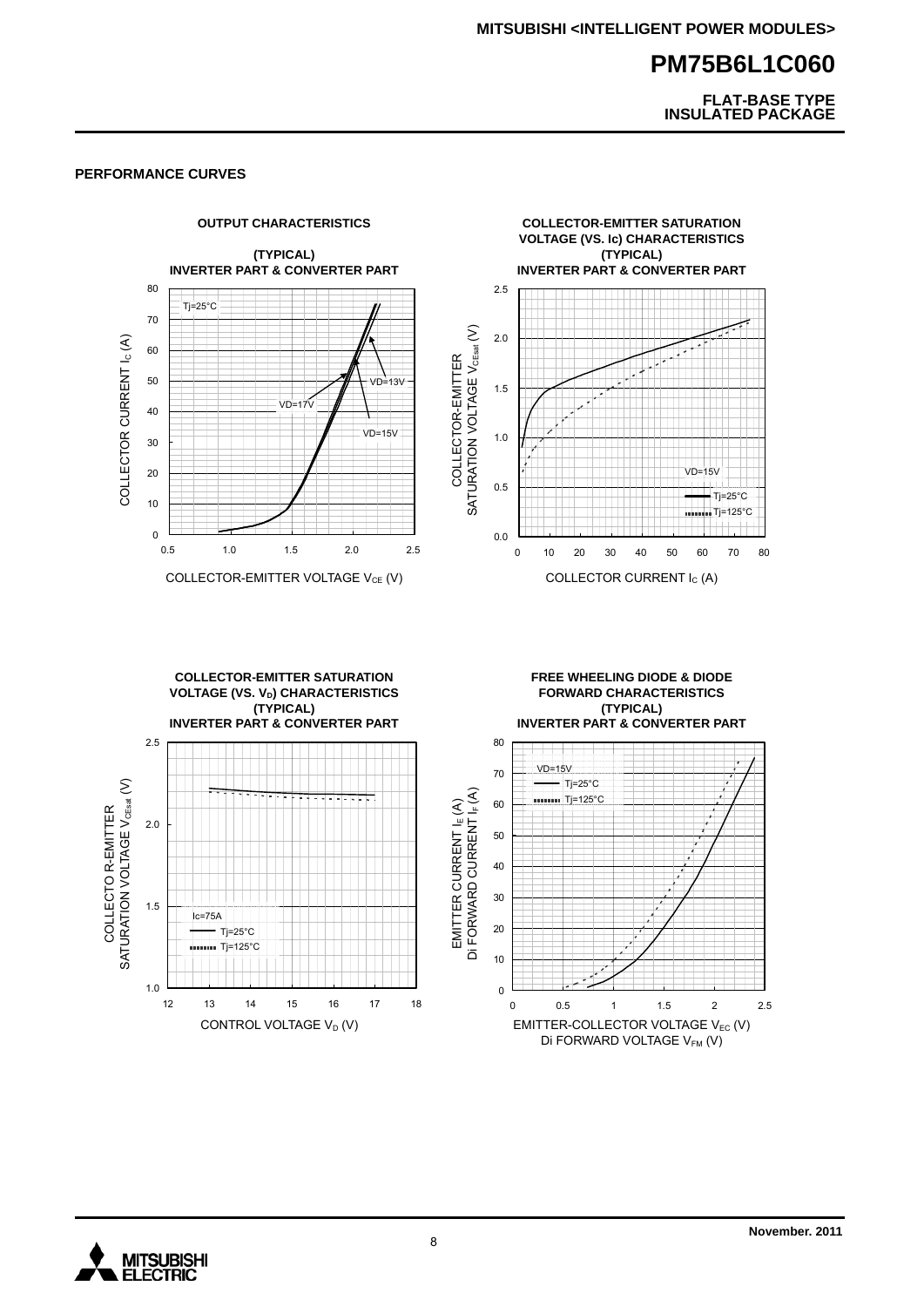

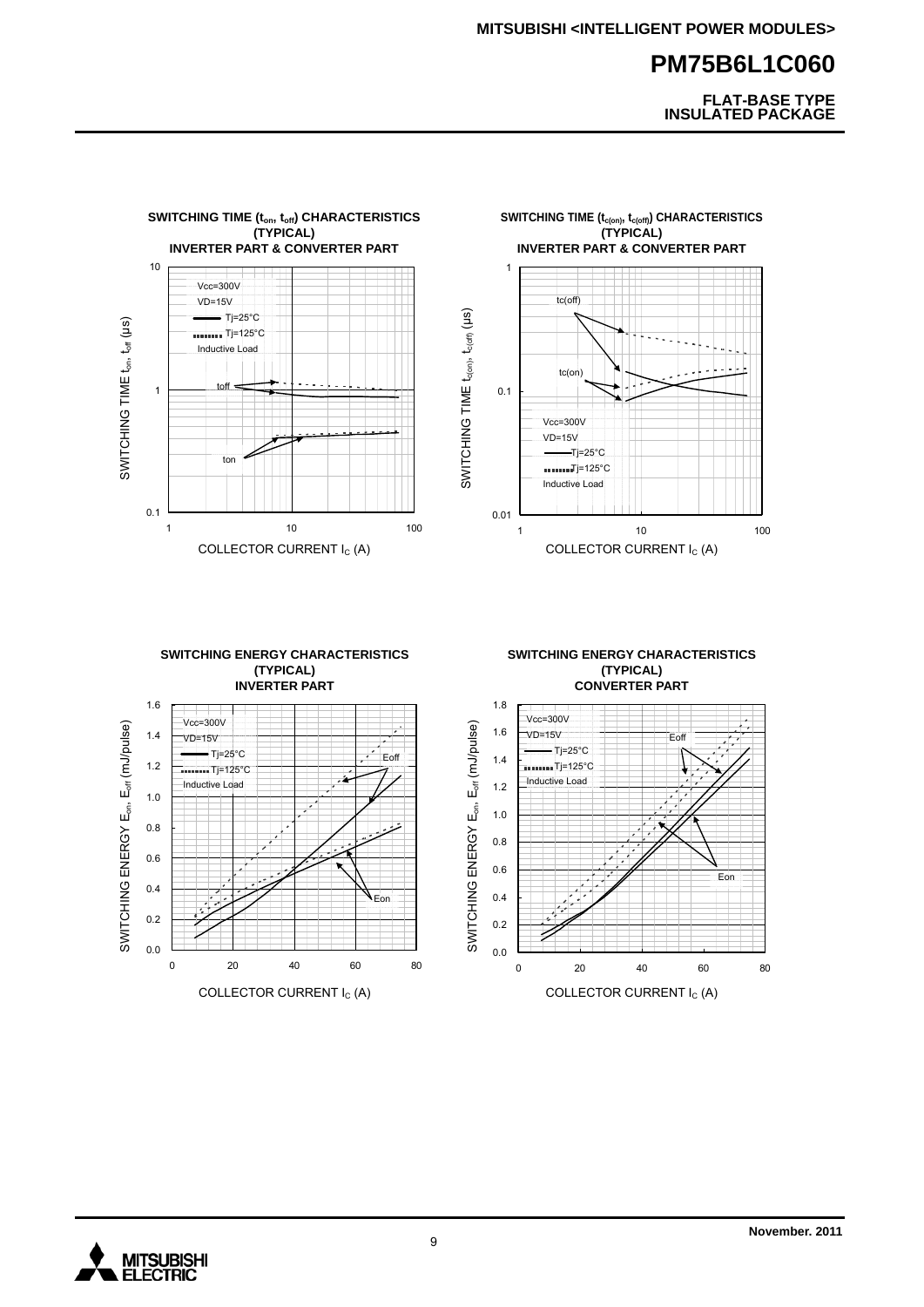



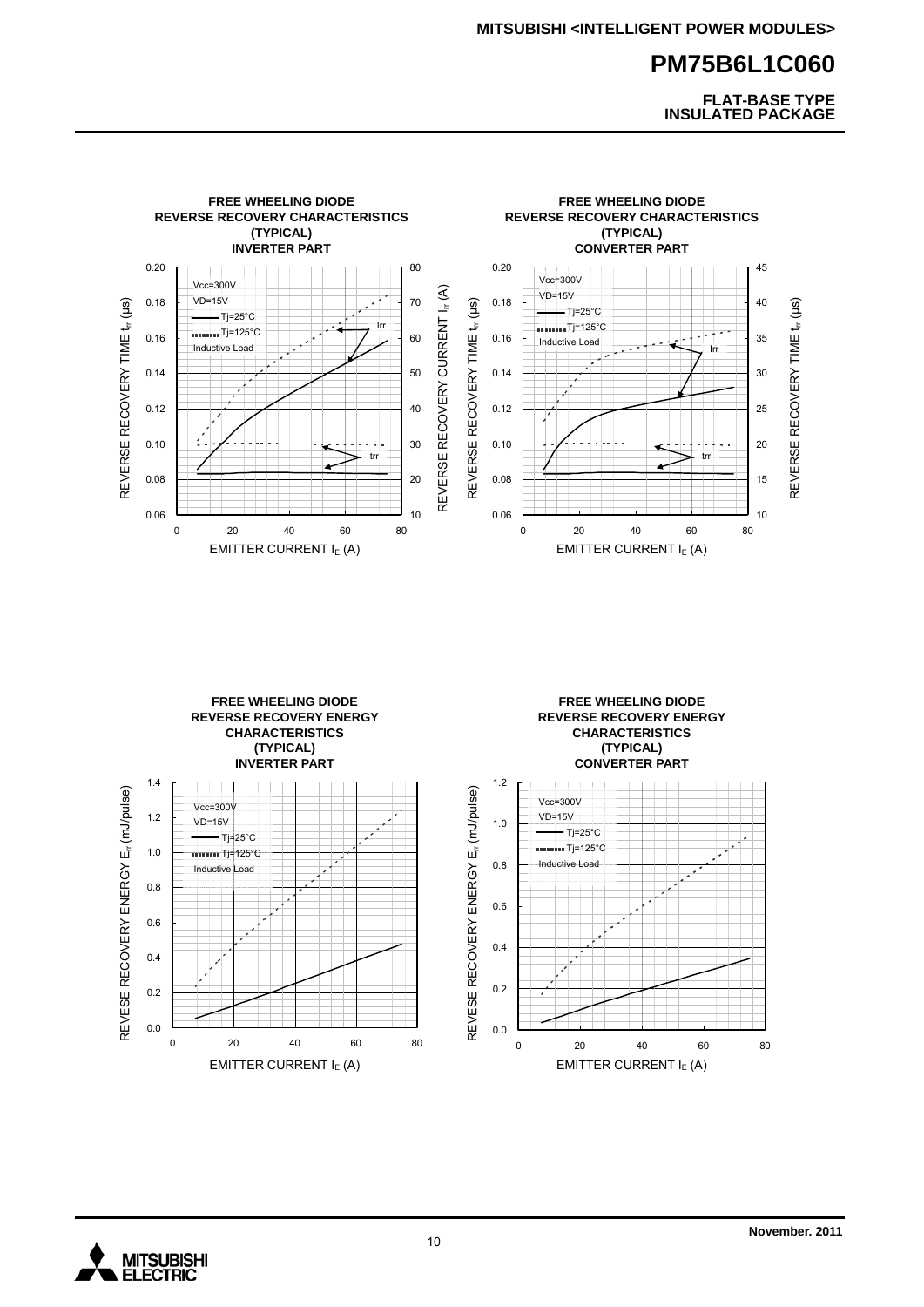



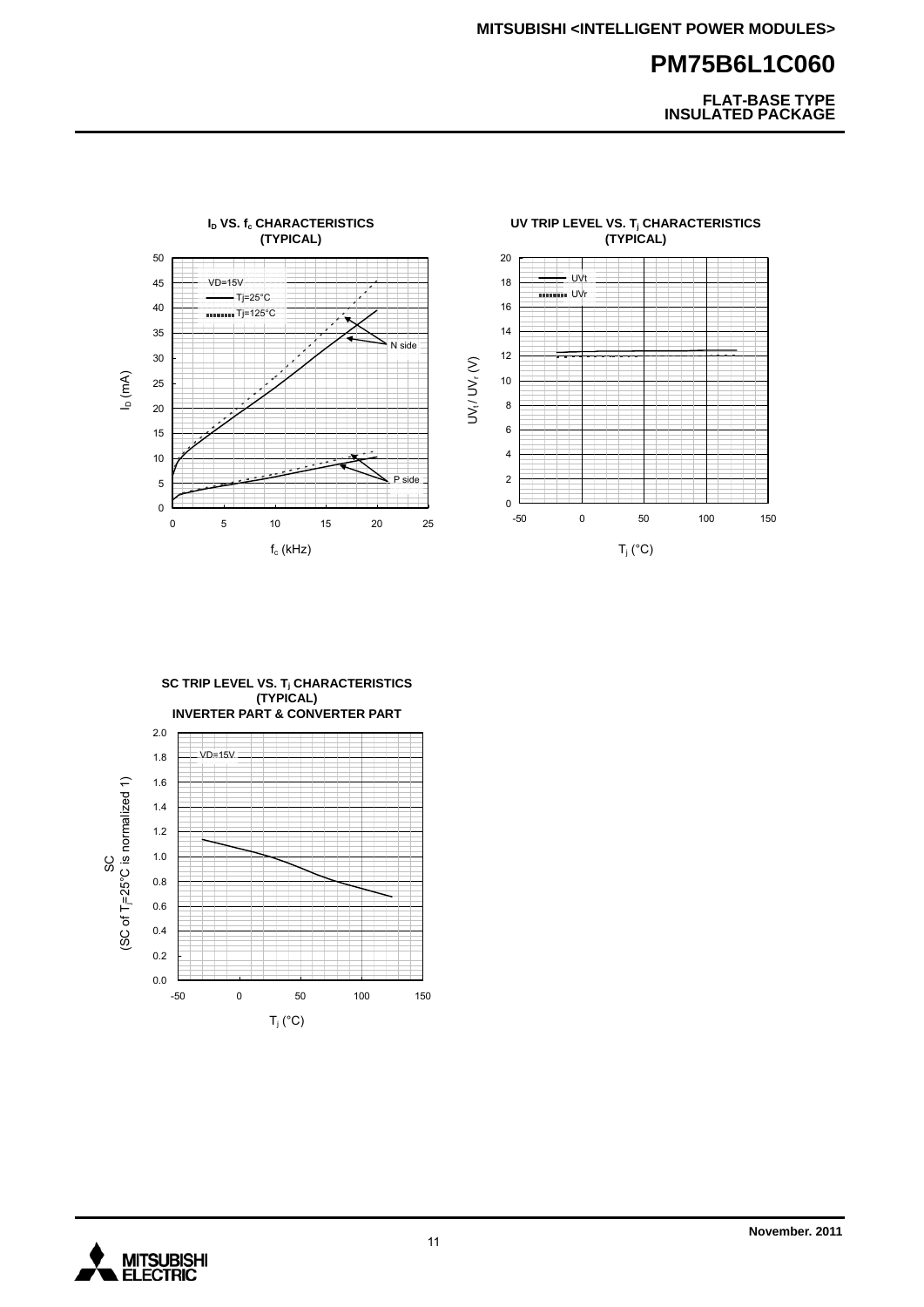

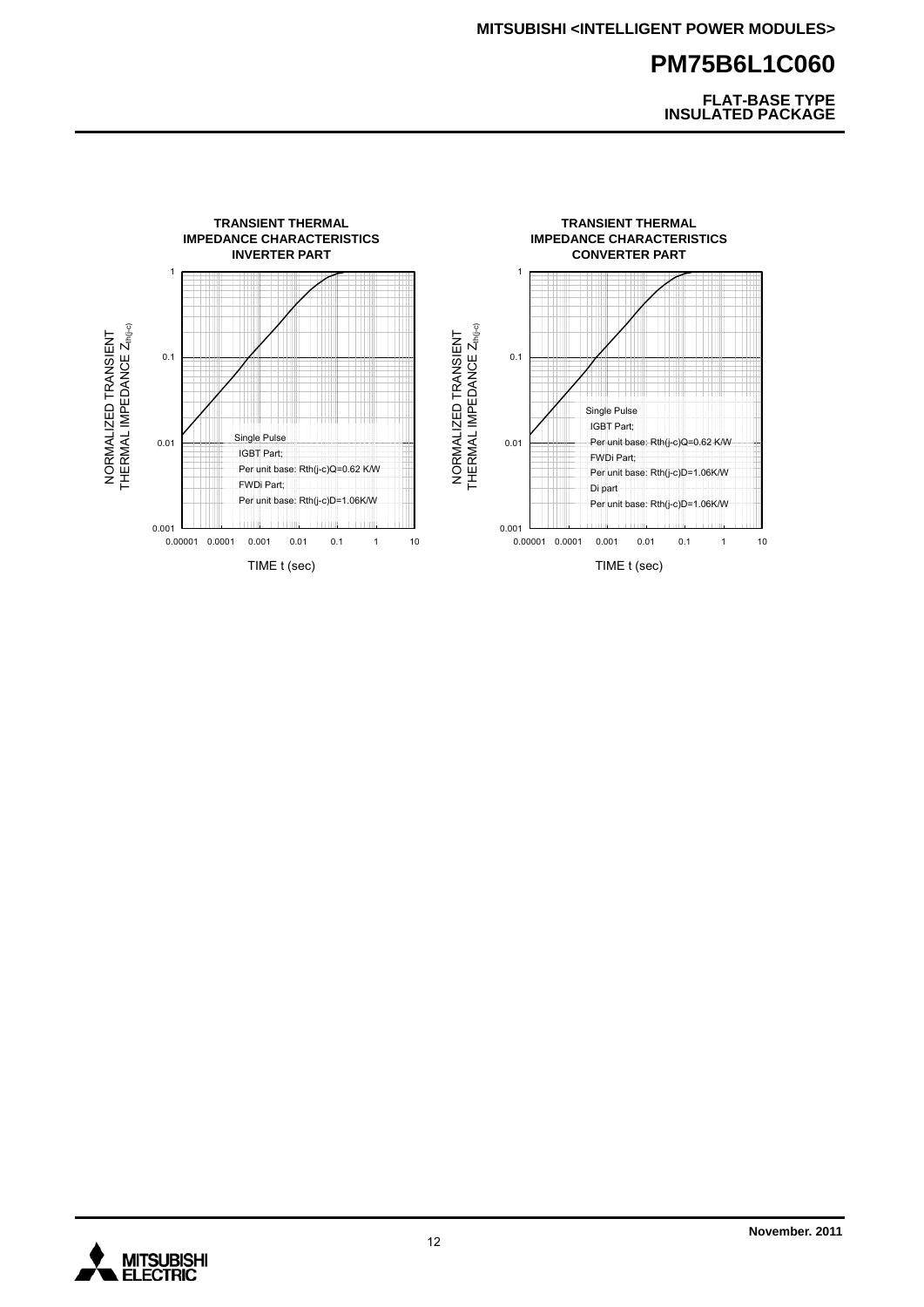### **Important Notice**

The information contained in this datasheet shall in no event be regarded as a guarantee of conditions or characteristics. This product has to be used within its specified maximum ratings, and is subject to customer's compliance with any applicable legal requirement, norms and standards.

Except as otherwise explicitly approved by Mitsubishi Electric Corporation in a written document signed by authorized representatives of Mitsubishi Electric Corporation, our products may not be used in any applications where a failure of the product or any consequences of the use thereof can reasonably be expected to result in personal injury.

In usage of power semiconductor, there is always the possibility that trouble may occur with them by the reliability lifetime such as Power Cycle, Thermal Cycle or others, or when used under special circumstances (e.g. condensation, high humidity, dusty, salty, highlands, environment with lots of organic matter / corrosive gas / explosive gas, or situations which terminals of semiconductor products receive strong mechanical stress). Therefore, please pay sufficient attention to such circumstances. Further, depending on the technical requirements, our semiconductor products may contain environmental regulation substances, etc. If there is necessity of detailed confirmation, please contact our nearest sales branch or distributor.

The contents or data contained in this datasheet are exclusively intended for technically trained staff. Customer's technical departments should take responsibility to evaluate the suitability of Mitsubishi Electric Corporation product for the intended application and the completeness of the product data with respect to such application. In the customer's research and development, please evaluate it not only with a single semiconductor product but also in the entire system, and judge whether it's applicable. As required, pay close attention to the safety design by installing appropriate fuse or circuit breaker between a power supply and semiconductor products to prevent secondary damage. Please also pay attention to the application note and the related technical information.